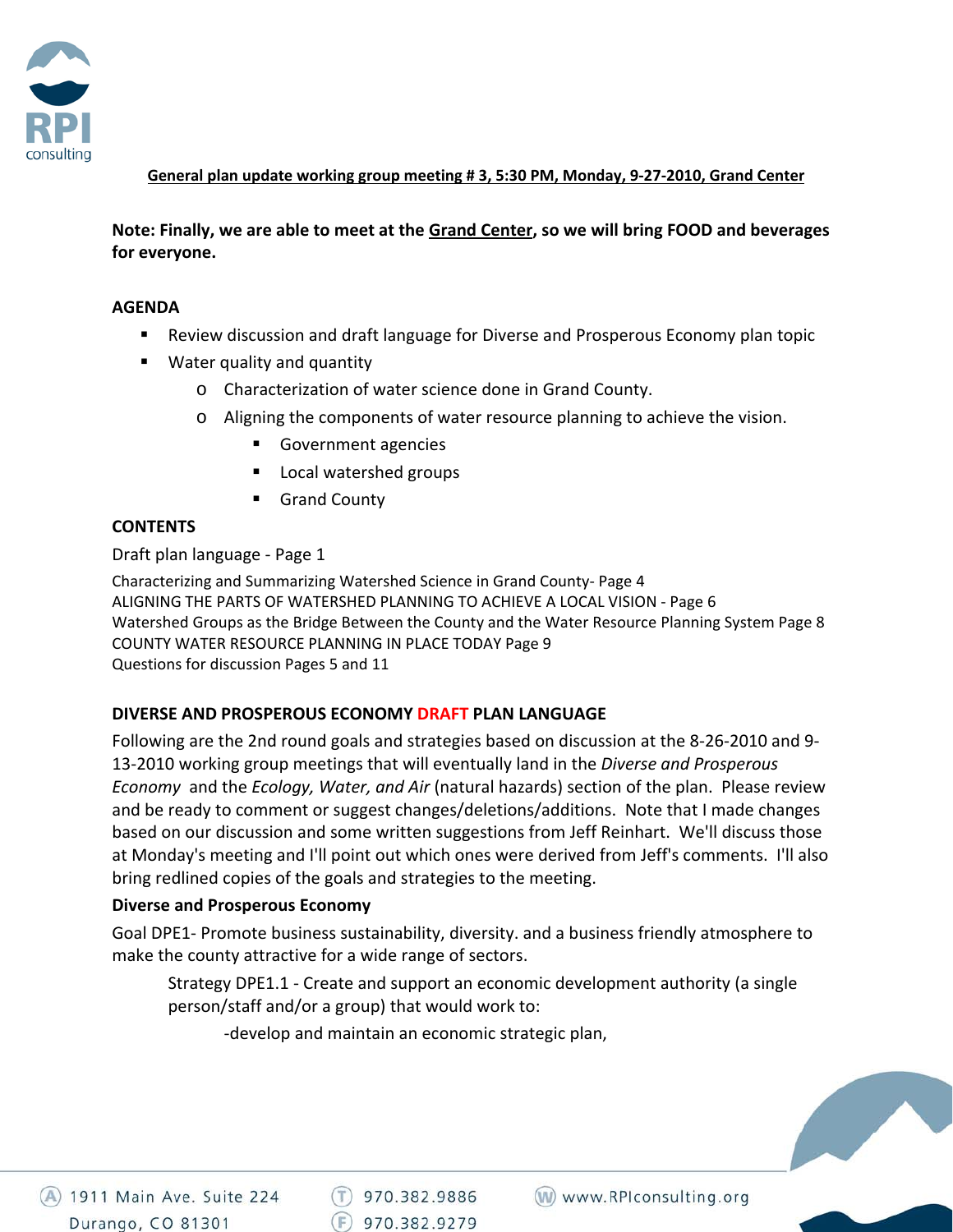‐facilitate economic development projects,

‐obtain funding and support from economic development programs, collect/disseminate ‐market information,

‐and offer assistance for businesses or organizations seeking expand or move into the county.

Strategy DPE1.2‐ Designate areas on the future land use map for job generating land uses that will accommodate future economic activity in appropriate locations.

Strategy DPE1.3 Foster a business friendly‐atmosphere where entrepreneurs can thrive.

Goal DPE2‐ Facilitate business development with development standards and review processes that are clear, predictable, consistent, fair, timely, and cost effective.

Strategy DPE2.1 ‐ In consultation with businesses, developers, and land use applicants, staff will examine the land use code procedures to reduce the times an applicant has to appear before a review or decision‐making body

Strategy DPE2.2 Ensure adequate opportunities for public involvement during land use development review.

Strategy DPE2.3 ‐ In consultation with businesses, developers, and other land use applicants staff will review the land use code to ensure that standards and procedures are clear and do not contribute to disagreement or confusion.

Goal DPE3‐ Support the development and management of infrastructure necessary for a sustainable local economy.

Strategy DPE3.1 Support and participate in planning for drinking water and municipal and other domestic wastewater infrastructure.

Strategy DPE3.2 Continue to work with municipal governments to provide sewer, water, and transportation infrastructure to accommodate efficient growth in appropriate areas.

Strategy DPE3.3 Encourage expansion of municipal utilities and annexation into efficient and appropriate growth areas.

Strategy DPE3.4 Support and participate in planning for locally produced sustainable energy and its transport.

Strategy DPE3.5 Support and participate in planning efforts to improve electricity infrastructure throughout the county.

Goal DPE4‐ Encourage local agriculture and value‐added agricultural production.

Strategy DPE4.1 Identify and map prime agricultural lands.

Strategy DPE4.2 Use open space incentives to encourage the growing of local food.

# **Ecology, Water, and Air (Natural Hazards)**

Goal EWA1‐ Minimize impacts of natural hazards on properties and people.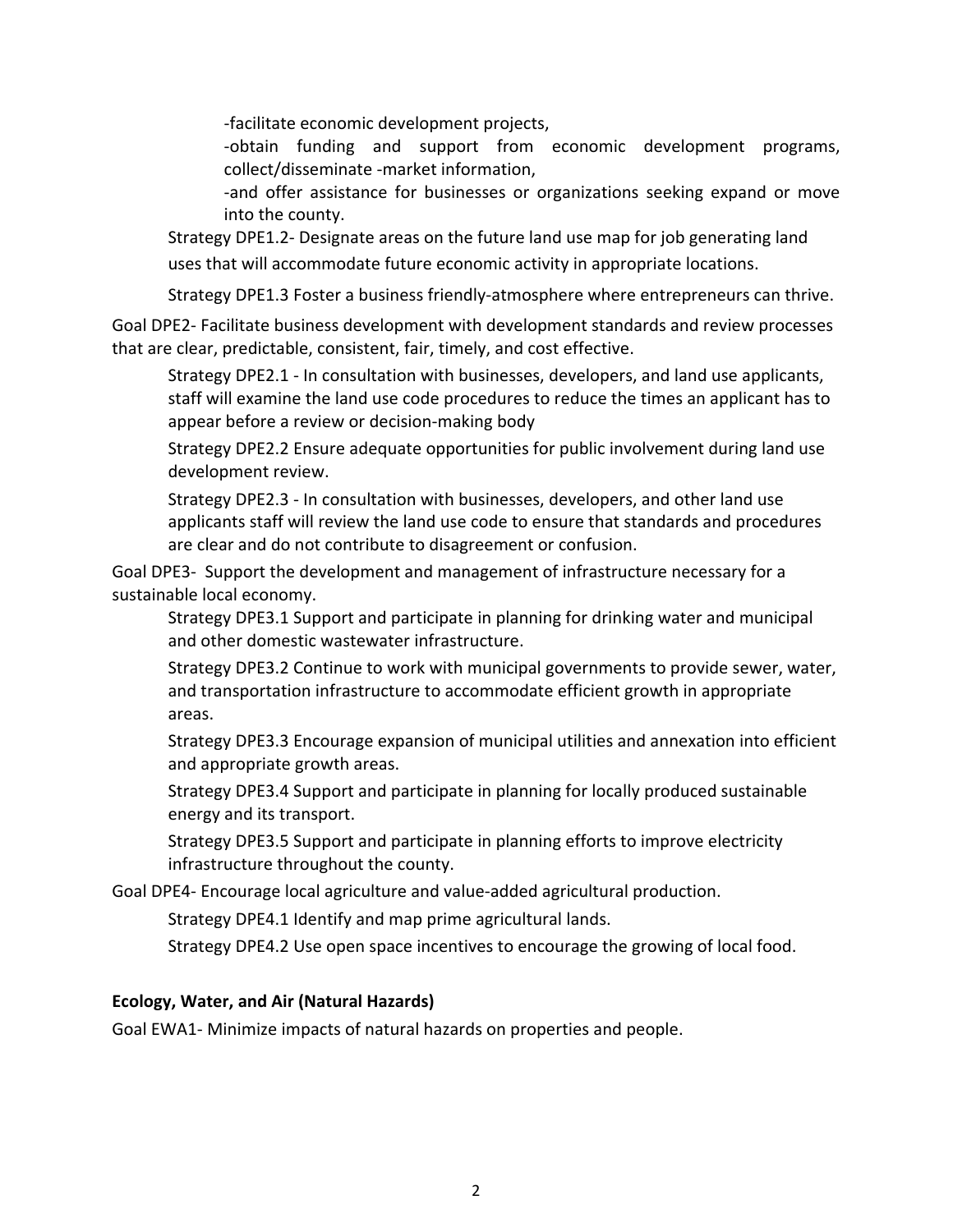Strategy EWA1.1‐ Avoid development in natural hazard areas unless no other option exists on a property in which case impacts on other properties nearby and hazards to occupants and structures on the property need to be mitigated.

Strategy EWA2.2‐ Maintain the incentives in the Land Use Code to avoid natural hazard areas.

Strategy EWA2.3‐ Improve base mapping for natural hazards planning.

Strategy EWA2.4‐ Clearly define which geologic hazards are most important to regulate and focus efforts on those.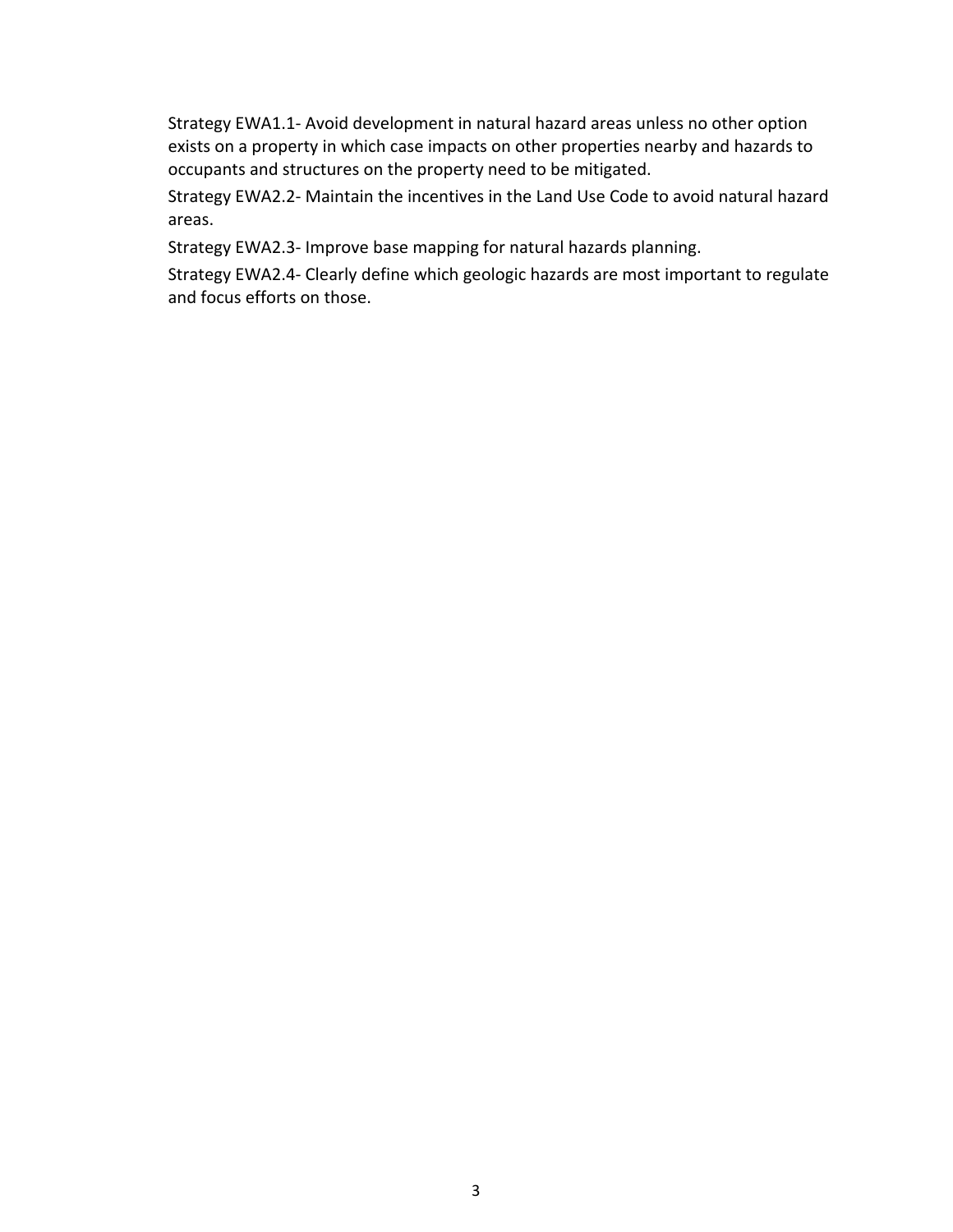# **TOPIC MATERIALS: WATER RESOURCE PLANNING**

One well‐supported draft vision statement developed from the July vision event and key pad polling verification session contemplates a watershed management approach for the future:

"Comprehensive management of aquifers and watersheds ensures plenty of high-quality water. Land owners, land managers, local governments, and water/sewer service providers work in partnership to manage watersheds to maintain or enhance water quality and quantity for current and future generations."

# **CHARACTERIZING AND SUMMARIZING WATERSHED SCIENCE IN GRAND COUNTY Purpose of Discussion**

- 1. Review the watershed science that we have for Grand County.
- 2. Make an initial judgment about how far we can go with the information we have and identify the shortcomings
- 3. Outline goals and strategies regarding the information piece of water resource planning.

Water is an illusive resource, especially in a groundwater system like the Spanish Valley. Planning for water requires knowing the characteristics of watersheds and understanding how they function and requires specialized scientific research.

#### **This literature review is based on two main sources:**

Source 1: A Summary of the Ground‐Water Resources and Geohydrolgy of Grand County by Chris Eisinger and Mike Lowe, Utah Geological Survey, 1997

Source 2: The Hydrogeology of Moab‐Spanish Valley, Grand and San Juan Counties Utah, with Emphasis on Map for Water‐Resource Management and Land‐Use Planning, Mike Lowe, Janae Wallace, Stefan M. Kirby, and Charles E. Bishop, Utah Geological Survey, 2007

# **Water Use and Discharge – Total County**

Annually 315,000 acre feet discharge to the Colorado River and 108,000 acre feet discharge to the Green River. 3,859 acres in Grand County are irrigated with 19,808 acre feet per year. 79% of municipal, culinary and industrial water originates from groundwater sources. The 4,534 acre feet of potable water distributed in the following manner:

- 2776 for residential use
- 818 acre feet/year commercial use,
- 940 acre feet/year industrial purposes,
- 704 acre feet/year secondary uses

# **Water Use and Discharge Moab/Spanish Valley**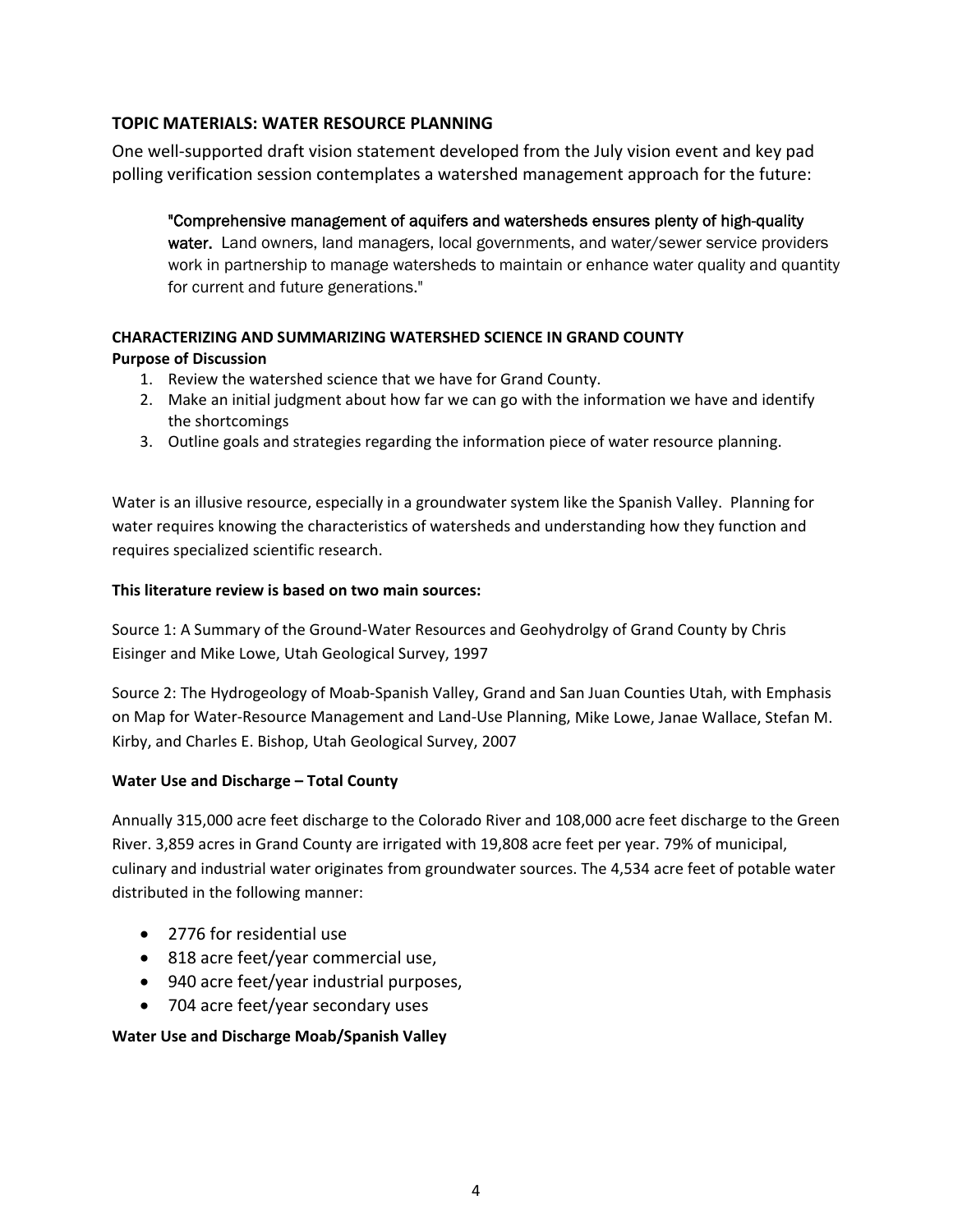Most discharge from Moab/Spanish valley is underground seepage, with 17,330 acre feet discharged to the Colorado River. Wells and springs discharge an estimated 6,400 acre feet per year. Recharge for the area totals 16,300 and is a result of runoff and snowmelt.

#### **Threats‐Contamination**

Groundwater contamination originates primarily from the following sources:

- Mining
- Ag practices
- Junkyard/salvage
- Government facility/equipment storage‐ salts, mosquito abatement
- Cemeteries, nurseries, greenhouses and golf courses-fertilizers, pesticides, preservatives
- Oil/fuel storage tanks

#### **Threats – Septic Systems**

Septic systems in the Moab/Spanish Valley could threaten water quality through the discharge of nitrates from many dispersed systems. The state recommends a septic density of 10‐20 acres per system. The central areas of the valley could withstand a greater concentration of dispersed systems. The outer margins and southeast portions of the valley are experiencing impacts from poorly engineered systems

#### **EPA Sole Source Aquifers**

A sole source aquifer provides at least 50% of the drinking water to the persons living over the aquifer. Service areas of the aquifer are defined by well location. The term applies to projects that are to receive federal financial assistance and which have the potential to contaminate the aquifer so as to create a significant hazard to public health.

#### **Questions for Discussion**

- 1. Do you think this is valid science?, If no, what are the shortcomings and what needs to be done about it?
- 2. Do you think others in the community are concerned about the validity and accuracy of watershed science?
- 3. What concerns do the findings summarized above raise for you?
- 4. Are there other, better sources that you know of?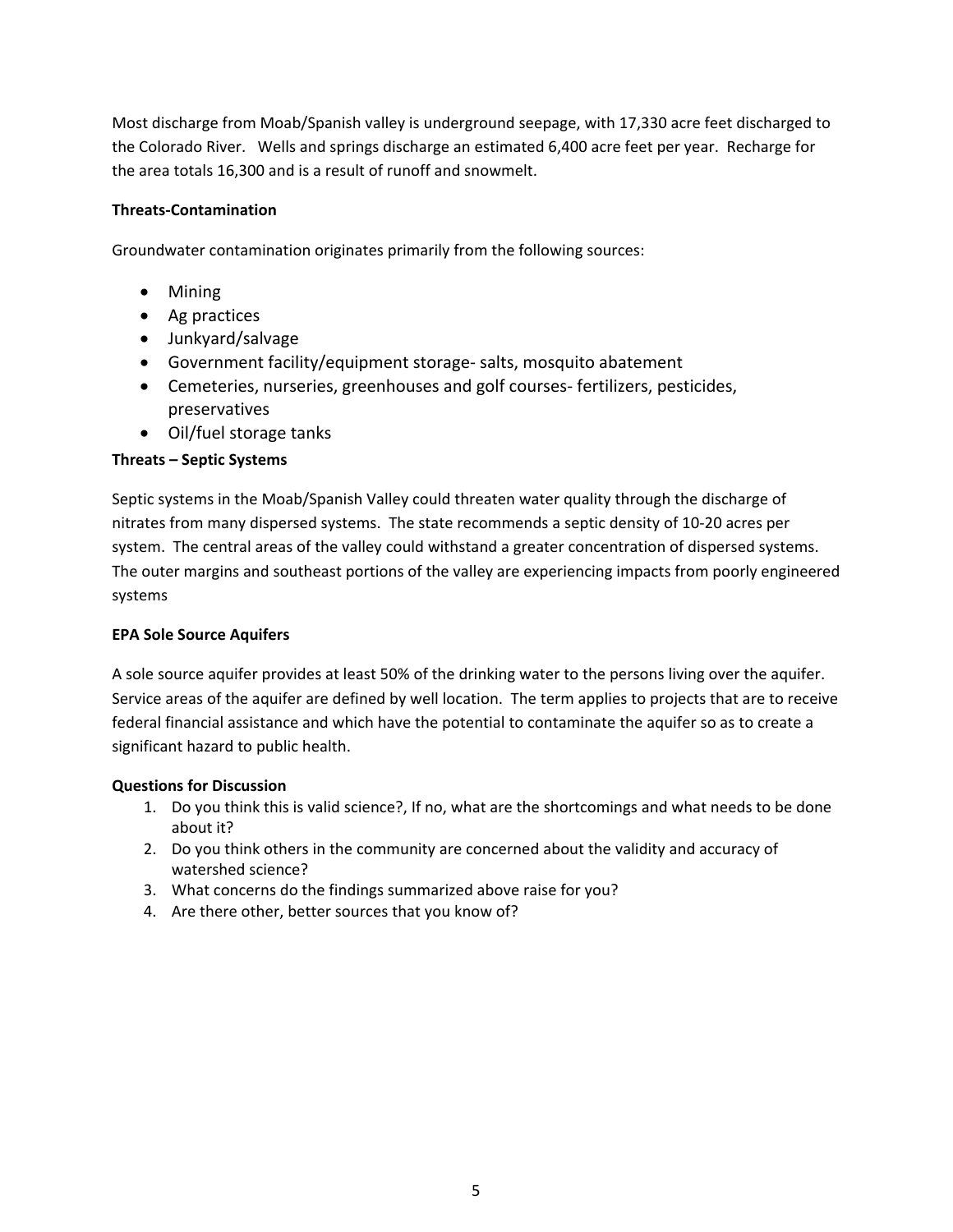#### **ALIGNING THE PARTS OF WATERSHED PLANNING TO ACHIEVE A LOCAL VISION**

Success in water resource planning requires far more than the county alone. Meanwhile, Grand County plays a relatively narrow role in the regulation of water resources. For example there are at least 5 State agencies and 2 federal agencies that set policy and regulate water quality in Grand County (see dark blue flow‐chart pg 7). And finally, the whole purpose of water planning at the local level is to protect health and achieve outcomes for water resources that are in sync with the values of the community.

In order to achieve the vision statement, Grand County needs to align with government agencies and local watershed groups and use science that every agrees is valid.

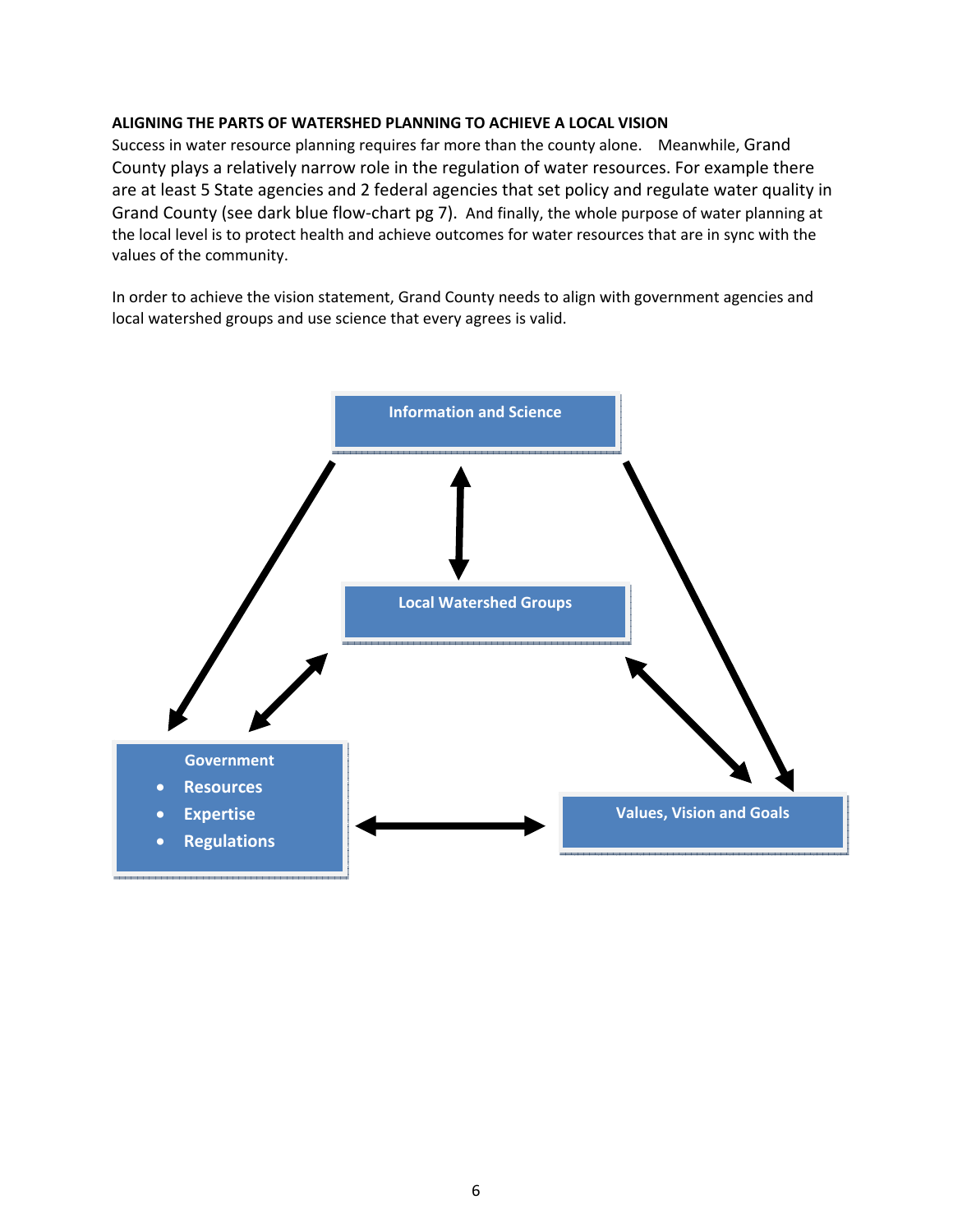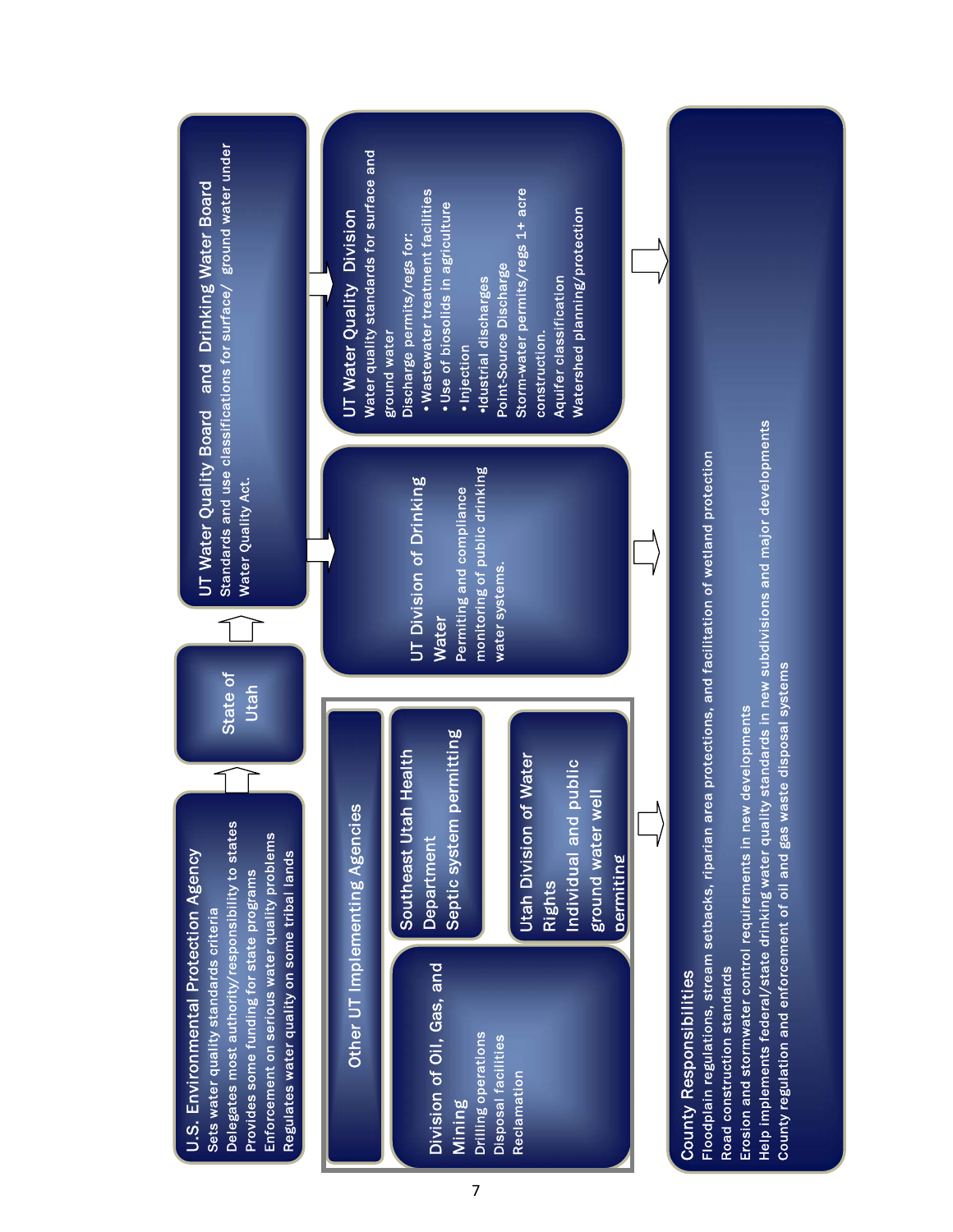#### **Watershed Groups as the Bridge Between the County and the Water Resource Planning System**

#### Local Watershed Groups

The Moab Area Watershed Council, will be recognized by the state later this year, with the Division of Water Quality overseeing and administrating council functions. The council will monitor and aid local water quality projects, be in charge of creating a watershed management program, and facilitate meetings between local stakeholders (Canyonlands Watershed Council, Water/Sewer Districts, City and County Government) and state departments

# Watershed Group's Can be Successful

There are numerous local watershed coordination groups throughout Utah that function similarly, and have the same mission as the newly formed Moab Area Watershed Council. The Provo River Watershed Council has facilitated the following projects:

- Alternative Wastewater Disposal Systems Rule Making and Implementation—Wasatch County Health Dept
- Cascade Springs Road Restoration—Wasatch Mountain State Park and USFS
- Wallsburg Watershed Plan—Wasatch Conservation District
- U.S. 189 Provo Canyon Highway Construction Project—UDOT Transportation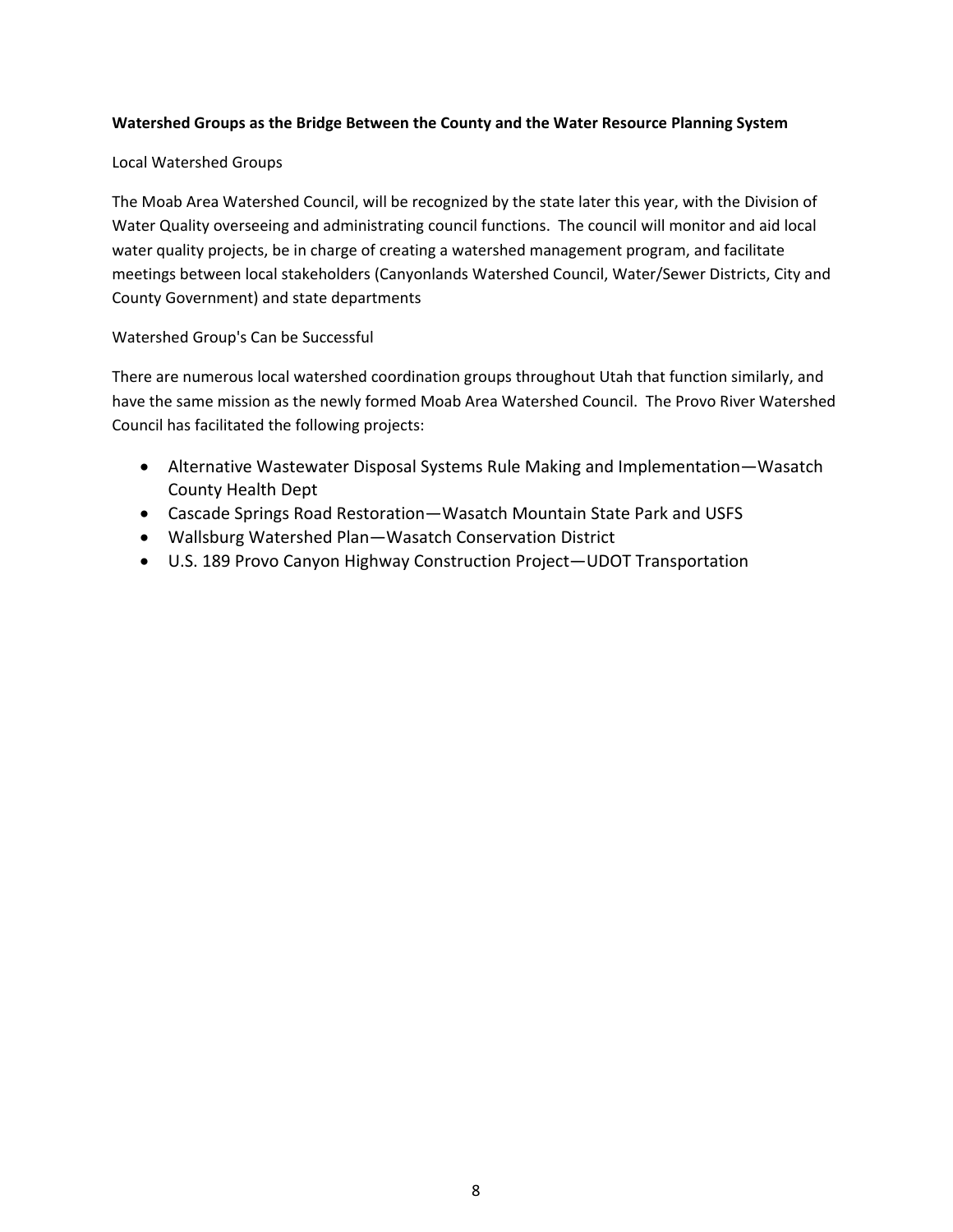#### **COUNTY WATER RESOURCE PLANNING IN PLACE TODAY**

#### **2004 General Plan**

Public Lands Policy 2. Grand County will work to protect watersheds from activities and uses that are injurious to them. Public agencies are encouraged to adopt policies that enhance or restore watersheds for Moab, Spanish Valley and Castle Valley. Grand County will support classification of the aquifers for these valleys at the highest possible quality standard. The County encourages the agencies managing the public land in the EPA's sole source aquifer recharge areas for Moab, Spanish Valley and Castle Valley to define "proper functioning condition" to include capturing rainfall into the groundwater aquifer at nondegraded rates.

Sensitive Lands Policy 1. What are "sensitive" lands? The Sensitive Lands are defined by the Grand County Land Use Code to include: *public drinking water supply watersheds (recharge areas for the aquifer in the Glen Canyon Formation)*; floodplains…

Implementation actions: Protect riparian corridors and recharge areas for public water supplies from incompatible uses.

Sustainable Agriculture Policy 1. Work to protect the land and water resource base needed to sustain local agriculture.

Public Facilities Policy 3. Protection of water quality in the Spanish Valley Aquifer from the effect of septic development in San Juan County is a matter of local public concern. Therefore, it is reasonable for GWSSA to provide sewer service (only) for single‐family residential uses, not to exceed 1 ERU (Equivalent Residential Unit)/ acre for private land and 1 ERU per acre/ 10 acres of State Institutional and Trust Lands Administration (SITLA) land. Such development should be subject to all applicable Grand County standards. GWSSA sewer service in San Juan County should limited to lands within the walls of the valley on the east and the west, and the southern limit of the large block of SITLA lands on the valley floor to the south.

# **2008 Land Use Code**

PUD application requirement: Identification of lands that include public drinking water supply watersheds (recharge areas for the aquifer in the Glen Canyon formation); floodplains and riparian habitats);

Constrained lands on-site reduce the density of a subdivision and are required to be dedicated as open space for open space for all types of subdivisions.

Secondary Open Space includes "" public drinking water supply watersheds", which discourages development on them and reduces density.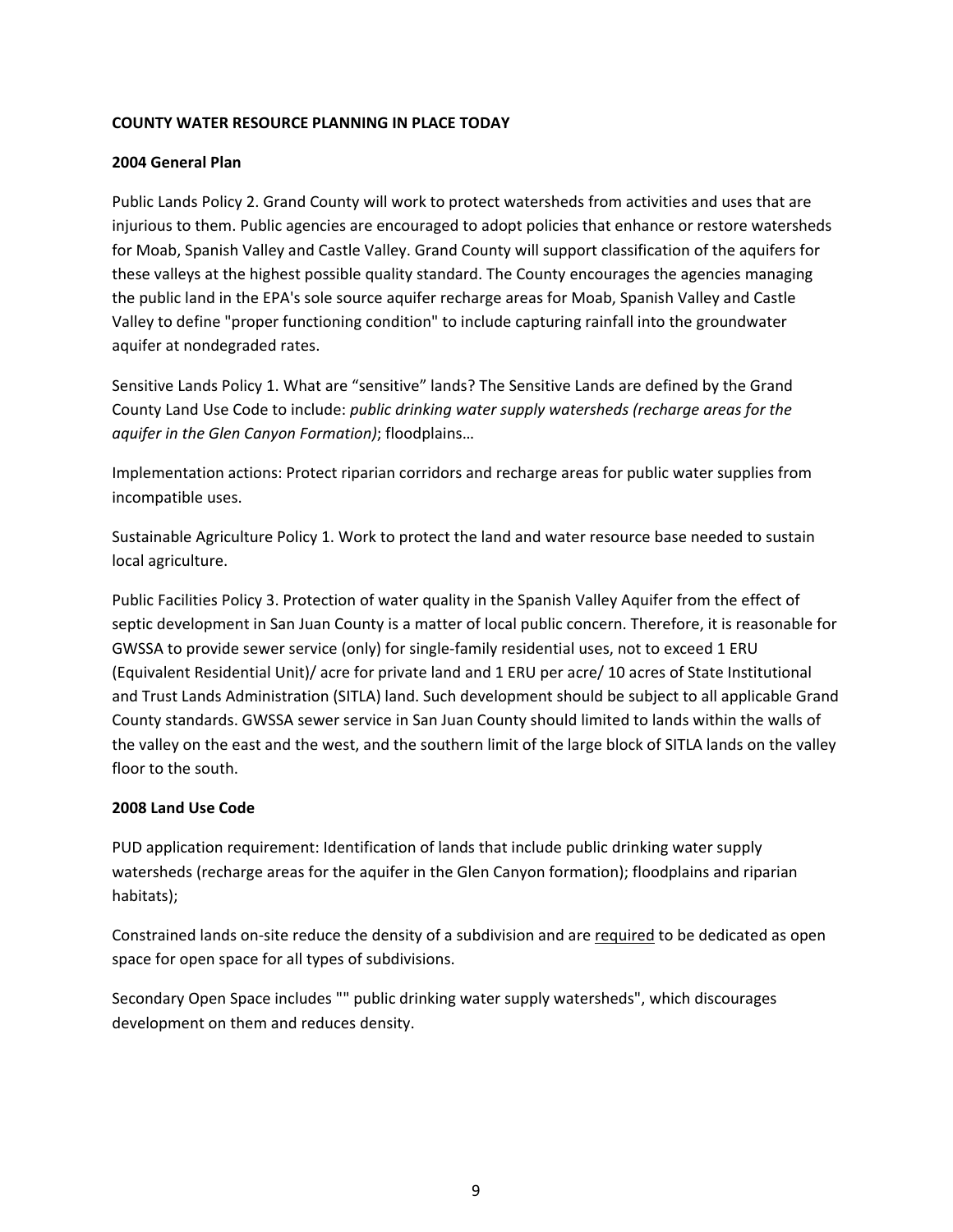#### Water Source Protection Overlay

#### Note: The WSPO has not been applied yet in Grand County

#### Sec. 4.5 -WSPO, Water Source Protection Overlay District

#### 451 Purpose

The -WSPO. Water Source Protection Overlay District is an overlay district intended to protect ground water and the recharge basin for current and future public, culinary water supplies in Grand County. To this end, the -WSPO district shall be applied to recharge areas designated according to U.S. EPA Sole the structure way to distinct a state of the Utah Division of Drinking Water, or other resource<br>specific study approved by the state engineer. Land uses within the -WSPO district are strictly limited and<br>specific study app subject to conditions designed to prevent chemical or pathogen contamination of culinary water supplies.

#### 4.5.2 Allowed Uses

Uses are allowed in the -WSPO district shall be as specified in the underlying base district: provided that:

- All uses shall be Conditional Uses and may be allowed only in accordance with the provisions of Sec. 9.11; and
- B. Uses constituting pollution sources, as defined under the Rules of the Drinking Water Division of the State of Utah, shall be denied.

#### Lot Design Standards 453

All development in the -WSPO district shall comply with the Lot Design Standards of the underlying zoning district; provided that the density of uses may be further limited as necessary to protect culinary water supplies from chemical and/or pathogenic contamination, and to ensure compliance with the Drinking Water Source Protection Rules of the Drinking Water Division of the State of Utah.

#### **District Standards** 454

All principal and accessory structures shall comply with the following requirements:

- A. A hydrological study may be required as a condition of any land use and/or development approvals, where such land use and/or development could reasonable harm culinary water supplies:
- B. Animals and animal units may be restricted or prohibited in the -WSPO district as necessary to protect the underlying aquifer and to ensure compliance with the Drinking Water Source Protection Rules of the Drinking Water Division of the State of Utah; animal feeding operations exceeding one animal unit per 10 acres are prohibited;
- C. All development shall be setback at least 100 feet from the normal high water line of springs, streams and major drainage ways;
- D. No onsite wastewater disposal systems (i.e., septic systems) or wells shall be permitted, unless the applicant demonstrates to the satisfaction of the County that the risks to water quality are reasonably mitigated;
- E. No underground storage tanks used to store hazardous substances shall be permitted;
- F. All sewer mains and service lines shall be constructed in accordance with State of Utah, Division of Drinking Water Rule R309-515-6(4); all sewer mains shall be accepted by the applicable service provider for ongoing operation and maintenance;
- G. All stormwater runoff from developed roads and lots shall receive water quality treatment prior to entering the stormwater system; provision shall be made for the ongoing maintenance and repair of all stomwater facilities be stipulated (See also Sec. 6.7, Drainage);
- H. Development in the -WSPO district shall be subject to the County approval of a site specific construction practices plan that addresses such items as spill mitigations, handling of equipment lubricants and fuels, construction trash collection, etc.;
- Construction plans shall include a construction stormwater pollution prevention plan that L. addresses temporary controls to be employed during construction activities; and
- J. Protective covenants be adopted that serve to discourage the use of household herbicides, pesticides, and fertilizers with an explanation about Water Source Protection.

- K. Additional conditions may be established at the time of development approval as necessary to accomplish the purposes of the -WSPO district.
- L. Alternative Compliance
	- Deviations from the above standards may be approved by conditional use permit approved pursuant to Sec. 9.11 where the applicant demonstrates to the County Council satisfaction that the deviations or alternative standards will better achieve the purpose for the district than will the above standards.